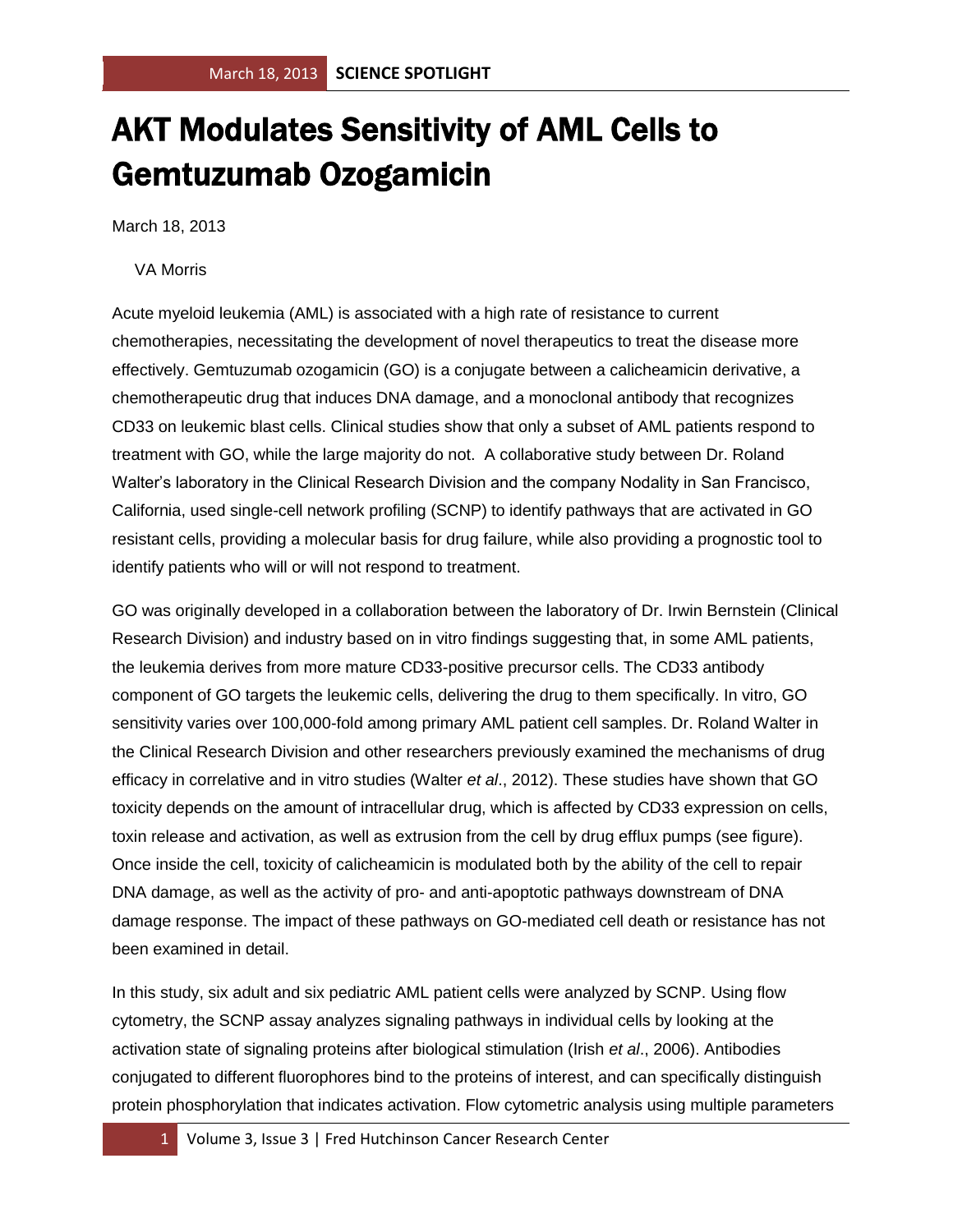can be carried out on a single cell. Subsets of cell populations can be analyzed by selecting for expression of cell surface markers.

Using SNCP, five AML patient cells were classified as sensitive to GO, and seven were resistant using a cutoff of 15% apoptosis at 24 hours. In all twelve AML samples GO induced DNA damage, as detected by phosphorylation of histone H2AX, but did not induce cell death in all. Importantly, the apoptotic machinery was functional in the resistant cells, as another chemotherapeutic agent, staurosporine, was able to induce cell death. CD33 expression did not correlate with cytotoxicity in these samples at 24 hours, indicating other pathways of resistance were at work in these samples. However, DNA damage strongly correlated with CD33 expression levels ( $r = 0.831$  [0.492– 0.951],  $P = 0.0008$ , as was found previously. Furthermore, treatment of cells with a drug efflux inhibitor, PSC833, increased DNA damage in pediatric AML patient samples by increasing the intracellular concentration of drug. However, while DNA damage is necessary for GO toxicity, it was not sufficient to induce cell death in two of the AML patient samples.

To examine differences in cell proliferation and survival signaling pathways in AML cells, PI3K/AKT, MEK/ERK, and JAK/STAT pathways were examined by looking at the phosphorylation of the respective cell signaling proteins after growth factor treatment. GO sensitive and resistant AML cell lines were initially used to analyze pathways with specific modulators which are important for hematopoietic cell proliferation and survival, in this case the cytokines stem cell factor (SCF) and FLT3 ligand. SCF-induced PI3K pathway activity was increased in all three GO resistant samples relative to GO sensitive samples, as determined by phospho-AKT levels (mean log2-fold increase of 3.33±0.58 *vs*. 0.98±0.69, *P* = 0.060) and phospho-S6 levels (mean log2-fold increase of 1.62±0.18 *vs.* 0.38±0.42, *P* = 0.054). Both proteins were also increased significantly for FLT3 ligand stimulation of pediatric patient cells. Furthermore, the AKT inhibitor MK-2206 sensitized otherwise resistant AML cells lines TF-1 and KG-1 to GO treatment, with and without the drug efflux inhibitor. Taken together, these data suggest the AKT pathway is a rate-limiting step to calicheamicin toxicity.

Future studies on larger numbers of primary AML specimens are required to determine which pathways are relevant in adult AML patients. If validated in clinical samples with known outcomes, SCNP could be used to personalize therapy to patients, by selecting the most appropriate drug combinations. According to Dr. Walter, "this knowledge may turn into improved therapeutic strategies using GO or, by extrapolation, other antibodies that are loaded with a calicheamicin toxin."